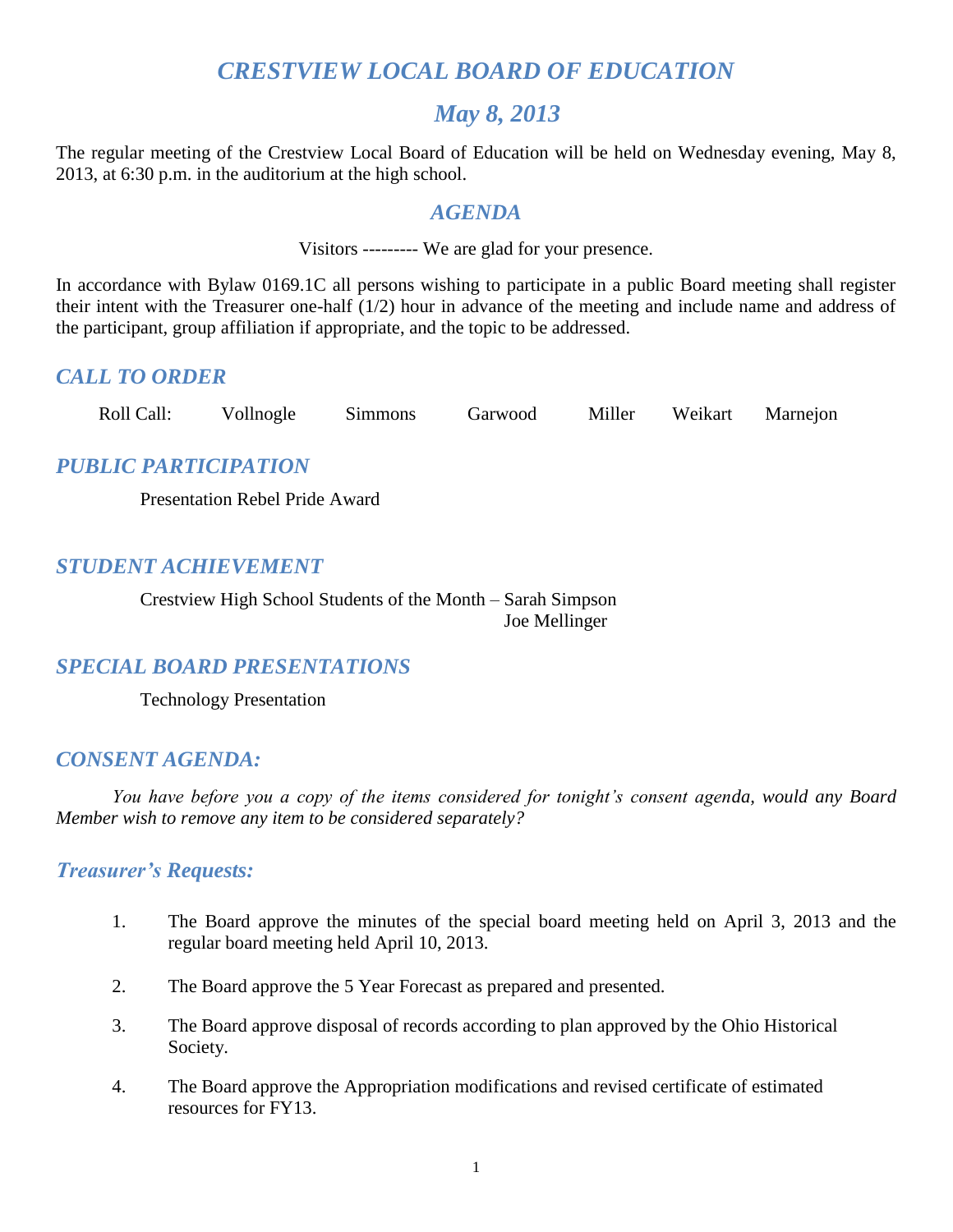### *Superintendent's Requests:*

1. The Board grant supplemental contracts to the following certificated personnel for the 2012-2013 as per salary schedule for the assignment designated; all required reports are on file:

Julie Agnew – CHS Prom Advisor

2. To Board grant supplemental contracts to the following certificated personnel for the 2013-14 and 2014-15 school years as per salary schedule for the assignment designated; all required reports are on file:

Richard Gates – CHS Varsity Girls Head Basketball Coach Paul Cusick – CHS Varsity Head Football Coach Herman Miller – CHS Varsity Boys Head Basketball Coach Wayne Biser – CHS Varsity Head Golf Coach Linda Garwood – CHS Varsity Head Girls Soccer Coach

3. The Board grant supplemental contracts to the following certificated personnel for the 2013-2014 as per salary schedule for the assignment designated; all required reports are on file:

> Dawn Moore – CHS Academic Challenge Team Coach Kathryn Vrabel – CHS French Club Jill Colaneri – CHS Junior Class Advisor Jill Colaneri – CHS Spirit Club Julie Agnew – CHS Leo Club Julie Agnew – CHS Prom Advisor Julie Agnew – CHS Senior Class Advisor Julie Agnew – CHS Costume Designer/Choreographer Ann Hall – CHS Spring Music (Drama/Musical) Ann Hall – CHS Spanish Club Advisor Kathy Bennett – CHS Librarian/Multi-Media Kathy Bennett – CHS Newspaper Dominic Perry – CHS Varsity Assistant Football Coach Dominic Perry – Community Weight Room Manager Dominic Perry – CHS Varsity Power Lifting Coach Monica McDonough – CMS Intervention Summer School Teacher (2013) Monica McDonough – CMS Student Council Tobin Bacon - CMS Intervention Summer School Teacher (2013) Tobin Bacon – CMS Head Football Coach Tobin Bacon – CMS Weight Lifting Allison Lemaster – CMS Pep Club Herman Miller – CMS Math Club Jill Hall – CMS Librarian Media Jill Hall – CMS Yearbook David MacKay – CMS $7^{\rm th}$  Grade Boys Basketball Coach Cynthia Straney – CMS 7<sup>th</sup> Grade Girls Basketball Coach Cynthia Straney – CMS 7<sup>th</sup> Girls Volleyball Coach Michael Adams  $-8<sup>th</sup>$  Grade Boys Basketball Coach Gregory Woolman – CMS Assistant Football Coach Phylicia Joy – Saturday School Monitor Sheena Montgomery – CMS Fall Sports Combined  $5<sup>th</sup>/6<sup>th</sup>$ Wayne Biser – CMS Spring Sports Combined  $5<sup>th</sup>/6<sup>th</sup>$ Wayne Biser - CMS Winter Sports Combined  $5<sup>th</sup>/6<sup>th</sup>$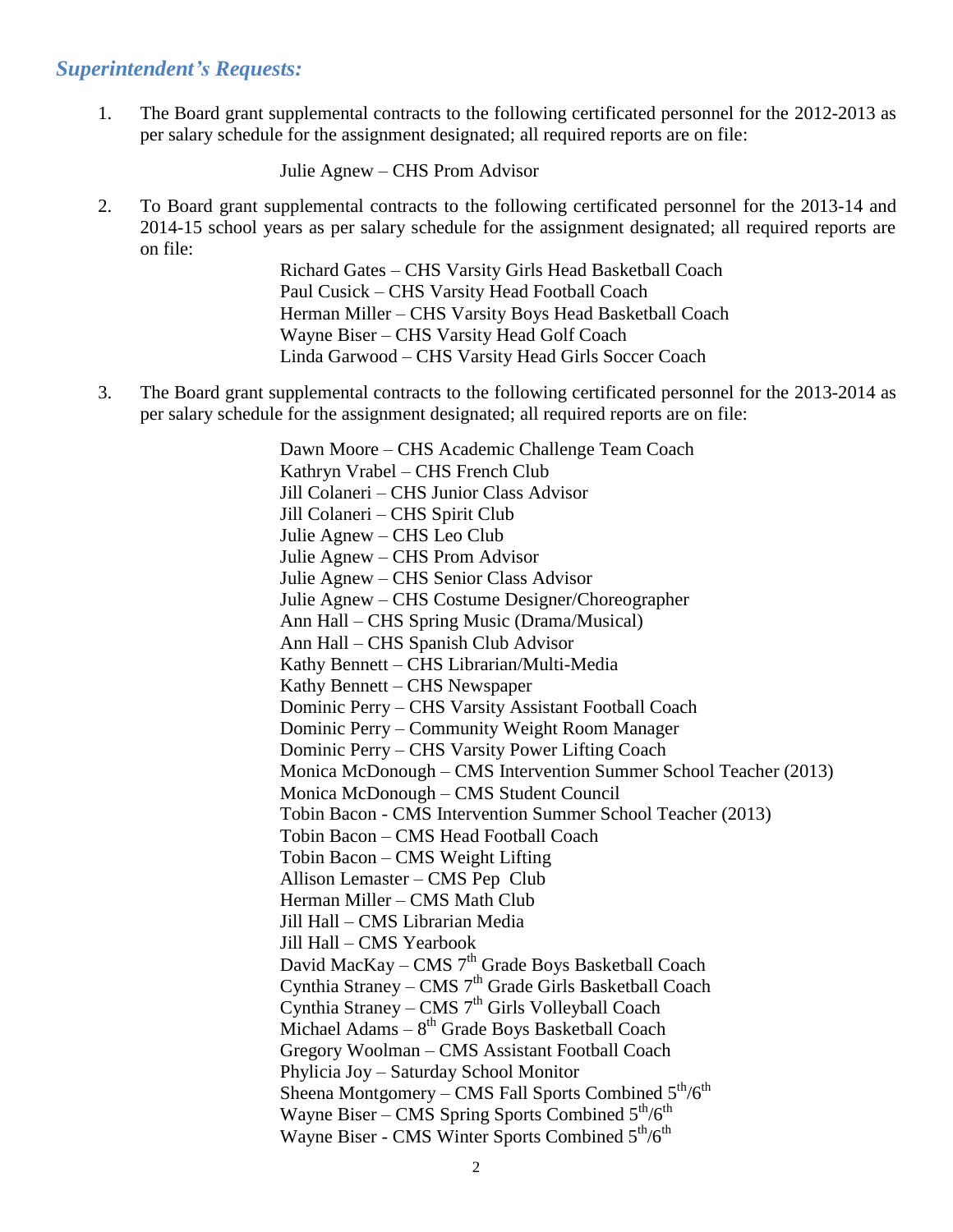Lisa Campbell - CES Kindergarten Registration (2013) Ashley Bartholomew – CES Kindergarten Registration (2013) Lori Yuhaniak - CES Kindergarten Registration (2013) Colby Adams - CES Kindergarten Registration (2013) Kathryn Davis – Saturday School Monitor Janet Leipheimer – Community Engagement Coordinator Janet Leipheimer – District Wellness Coordinator Janet Leipheimer - CES Kindergarten Registration (2013) Rick Gates – Title 1 Coordinator Darren Miller – On-Line Learning Coordinator

4. The Board grant supplemental contracts to the following nonteaching personnel for the 2013-14 school year as per salary schedule for the assignment designated pursuant to O.R.C. 3313.53; all required reports are on file:

> Alisha Auer – CHS Varsity Head Volleyball Coach Miranda Barnett – CMS  $8<sup>th</sup>$  Grade Volleyball Coach Tricia Wilson – CHS Freshman Volleyball Coach David Cusick – CHS Freshman Football Coach Gerard Grimm – CHS Freshman Boys Basketball Coach D Lowell Bacon – CHS Varsity Assistant Football Coach James Gates – CHS Varsity Assistant Girls Basketball Coach Justin Boyd – CMS Assistant Football Coach Aricka Gates – CMS  $7<sup>th</sup>/8<sup>th</sup>$  Fall Sports Cheerleader Advisor Janet Muntean – Student Safe Driving Program Co-Coordinator Cindy Schmidt - Student Safe Driving Program Co-Coordinator

- 5. The Board approve a resolution authorizing membership in the Ohio High School Athletic Association for Crestview High School and Crestview Middle School. It is agreed that these schools will conduct their athletics in accordance with the Constitution, Bylaws, Regulations, and Interpretations and decisions of the Ohio High School Athletic Association. Resolution shall remain in effect for the 2013-14 school year.
- 6. The Board approve the resignation of Gary Bayda, Transportation Mechanic Supervisor, effective upon finding suitable replacement.
- 7. The Board approve the resignation of Jacqueline Evans, Elementary Teacher, effective at the end of the 2012-13 school year.
- 8. The Board approve Jennifer Rothwell for Athletic Department ticket seller position; all required reports are on file.
- 9. The Board approve the following non-teaching personnel be placed on the approved substitute list for the 2012-13 school year, substitute basis only, according to wage rate for the assignment designated; all required reports are on file:

*Custodian* – Keith Gallagher

10. The Board approve the following non-teaching personnel be placed on the approved substitute list for the 2013-14 school year, substitute basis only, according to wage rate for the assignment designated; all required reports are on file:

### *Bus Drivers*

Tab Bailey.... George Cox … Lori Davis… Kevin Kloss… .Joseph Seaux. …Harold Winnale III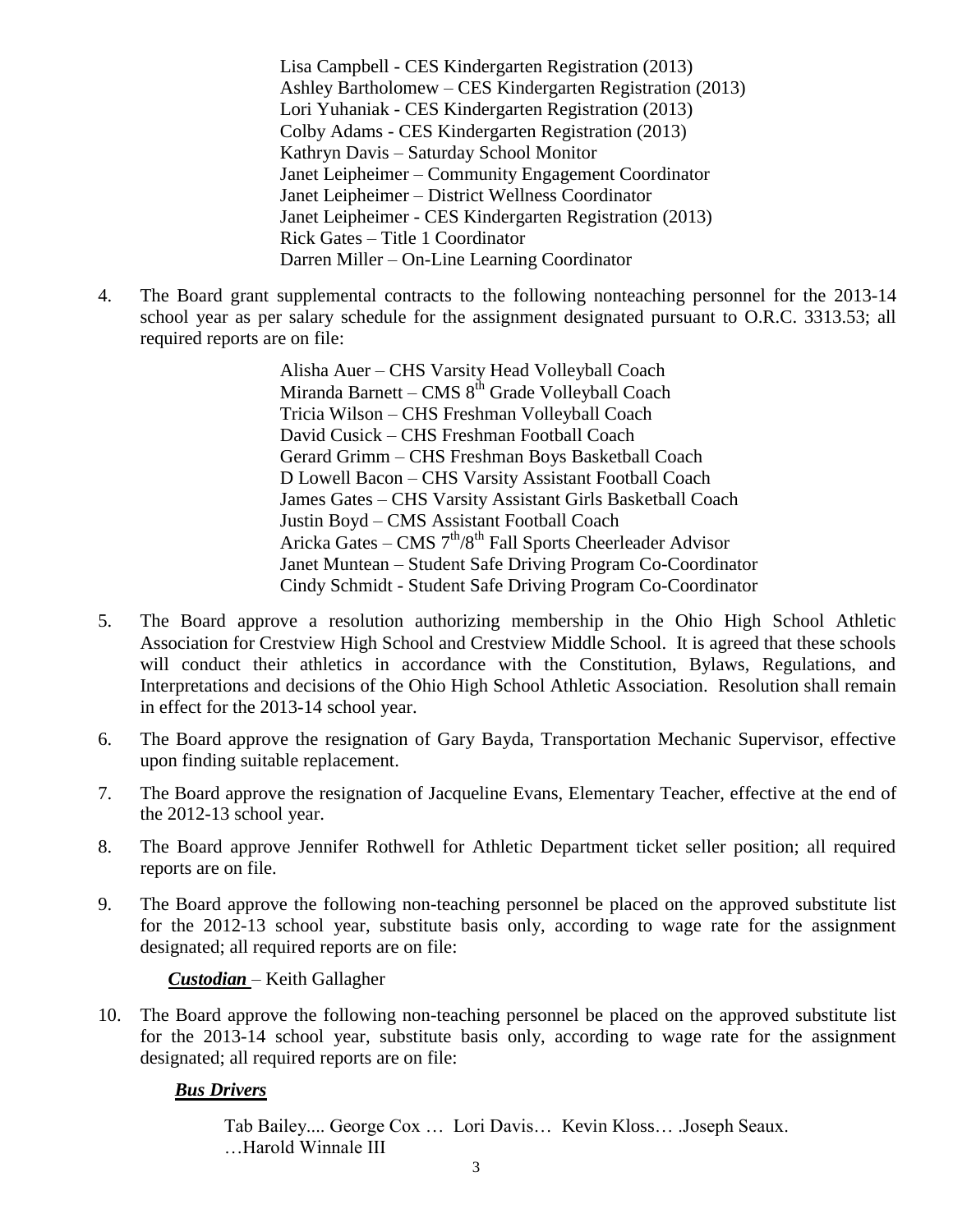#### *Cafeteria Cooks, Cashiers, Servers and Dishwashers*

Debra Hephner … Nancy MacKenzie …. Vickie Brubaker …. Shannon Fairbanks … Katie Ricketts …. Tracy Simmons …. Lori Davis …Kelly Cusick Barb Miller … Mandy Mustake

#### *Custodians*

Guy Gabriel …. Stephen Borelli …. Elizabeth Meyer… Jamiel Radman Mark Peddicord .... Spencer Biser …. Sherry Grundy .... Travis Rambo Cody Rozeski … Matthew Bable … Michael Best …Fred Conser … Mark Graffius Jeffrey Cope … Andrew Gates …. Richard Wilcox …. Keith Gallagher

#### *Secretaries*

Tricia Wilson ….. Wendy Good …. Judy Dew ….. Cathy Stratton Deanna Derringer … Debra Hephner … Carolyn Nezbeth Carla Channell … Tracy Simmons …. Kimberly Rendziniak …. Lori Davis

#### *Technology Assistant*

Darren Ray …. Forrest Raschilla …. Jon Preston Straney

11. The Board approve following certificated personnel be placed on the approved substitute list for the 2013-14 school year, be granted a limited teaching contract, substitute basis only, according to salary schedule; all required reports are on file:

#### *High School, Middle School & Elementary School*

Julie Angelo – Elementary 1-8 Marsha Kind – Mathematics 7-12 Alisha Auer – Physical Education P-12 Jonathan Kinkead – Social Studies 7-12 Bryce Bezdek – General Education Paul Kish – Music P-12 Mayssa Bittar – Early Childhood P-3 Deborah Landers – Elementary 1-8 Jennifer Burbick-Rothwell – Vocational Ryan McCullough - Social Studies 7-12 Amy Cannon – General Education Derek McElhaney – General Education Rodney Chapman – General Education Joseph McKim – Music K-12 Sherri Claypoole – Phys. Sc/Chem 7-12 Judy Migliore – Elementary 1-8 Kelly Cope - Int. Mathematics 7-12 Carolyn Nezbeth – General Education Georgia Farmer – Elementary 1-8 Susan Rowan – Elementary 1-8 Linda Garwood – Home Ec./Business 7-12 Rachel Russo – Early Childhood P-3 Virginia Gerner – Elementary 1-8/ LD-BD Jeffrey Schoch – General Education Emily Goerig – Visual Art P-12 Richard Stelts – Lang. Arts/SS 7-12 Brenda Goss – Business Management Suzanne Stoddart – General Education Debra Grate – General Education Pamela Veiock – Elem/MS Mathematics Matthew Griffith – MC Math 4-9 Wendy Watkins – General Education Jessica Hall – French P-12 Sarah White – Early Childhood P-3 Beth Henderson-Birch – Health P-12 Tori Whitehead – Middle Chilhood 4-9 Jamie Hostetter – E. Child/Reading P-3 Jacob Williams – Visual Art P-12

Jennifer Bowyer – Social Studies 7-12 Linda Lipp – Speech Language Pathologist Pamela Couchenour – Business 7-12 Christopher Paloski – Middle Child 4-9/MA/RD/SC Jean Cusick – School Counselor Christopher Pruitt – Communication 7-12 Vicki Dailey – Intg. Mathematics 7-12 Erin Ridzon – MC 4-9 LA/RD-MA-LA-SC-SS Sherry Ervin – E. Childhood P-3 Gen 4-5 Chelsea Roberts – Int. Social Studies 7-12 Michelle Fitzgerald – Registered Nurse Dena Rozeski – Early Childhood P-3/Gen 4-5 Gerard Grimm – Int. Lang Arts/Int. S.S. Scott Weimer – EC/Reading P-3 EC Gen 4-5 Ronald Yoakam – Hist. Geography 7-12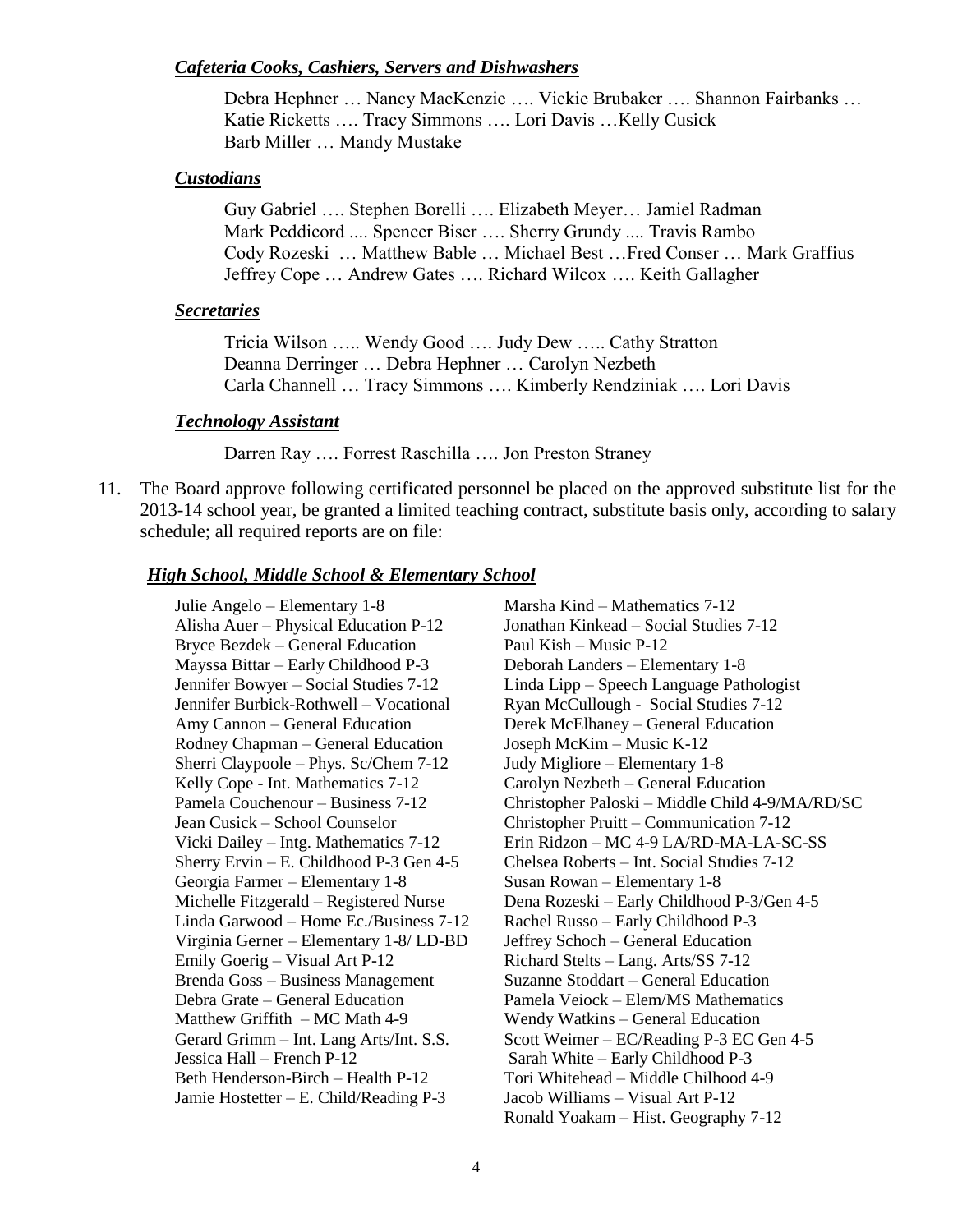### *Tutoring/Home Instruction*

Colby Adams – Early Childhood P-3 Lisa Campbell – Elementary K-8 Kathryn Davis – Elementary 1-8 Katherine Bennett – Multi-Age P-12 Tobin Bacon – 7-12 Mathematics Kimberly Gilbert – SBH/SLD/DH K-12 Ashley Bartholomew – EC P-5, I. Spec K-12 Danielle Orville – Elementary P-3

## **END of CONSENT AGENDA**

Recommend the Board approve the consent agenda as presented:

|          | Moved by _____, second by _____ to approve consent agenda. Vote yes: |                         |  |
|----------|----------------------------------------------------------------------|-------------------------|--|
| Vote no: | Absent:                                                              | Motion carried . Failed |  |

## *Treasurer's Requests/Recommendations not included in Consent Agenda:*

1. Recommend: The Board approve financial reports and investments as prepared and presented.

Moved by \_\_\_\_\_, second by \_\_\_\_\_. Vote yes: \_\_\_\_\_, \_\_\_\_\_, \_\_\_\_\_, \_\_\_\_\_, \_\_\_\_\_. Vote no: \_\_\_\_,  $\underbrace{\hspace{1cm}}$ ,  $\underbrace{\hspace{1cm}}$ ,  $\underbrace{\hspace{1cm}}$ ,  $\underbrace{\hspace{1cm}}$  Absent:  $\underbrace{\hspace{1cm}}$ ,  $\underbrace{\hspace{1cm}}$ . Motion carried  $\underbrace{\hspace{1cm}}$ . Failed  $\underbrace{\hspace{1cm}}$ .

2. Recommend: The Board accept donations from:

| a.          | Jon & Monica Dunham                | \$           | 300.00 to Pelino Scholarship Fund                                        |
|-------------|------------------------------------|--------------|--------------------------------------------------------------------------|
| $h_{\cdot}$ | Hart to Hart Childcare Center      | \$           | 50.00 to Pelino Scholarship Fund                                         |
| $c_{\cdot}$ | Gary & Kathy Salvner               | \$           | 100.00 to Pelino Scholarship Fund                                        |
|             | d. Primrose Homes, Inc.            | \$           | 100.00 to Pelino Scholarship Fund                                        |
|             |                                    |              | e. David Spokane Orthodontic Assoc. \$ 100.00 to Pelino Scholarship Fund |
| f.          | <b>CHS Middle School Staff</b>     | <sup>S</sup> | 75.00 to Pelino Scholarship Fund                                         |
| g.          | Coca-Cola                          |              | \$5,000.00 to Crestview Athletics                                        |
| $h_{-}$     | <b>Crestview Athletic Boosters</b> |              | $$1,616.25$$ to CHS Track                                                |
|             |                                    |              |                                                                          |

Moved by \_\_\_\_\_, second by \_\_\_\_\_. Vote yes:  $\_\_\_\_\_\_\_\_\_\_\_\_\_\_\_$  \_\_\_\_\_, \_\_\_\_\_, \_\_\_\_\_. Vote no:  $\_\_\_\_\_\_\$ \_\_\_\_\_, \_\_\_\_\_\_, \_\_\_\_\_\_\_. Absent: \_\_\_\_\_\_, \_\_\_\_\_\_. Motion carried \_\_\_\_\_\_. Failed \_\_\_\_\_.

*Race To The Top:* Mr. Miller

### *Board Reports:*

|    | 1. Career Center Report                   | Mr. Simmons     |
|----|-------------------------------------------|-----------------|
| 2. | <b>Student Achievement Liaison Report</b> | Dr. Miller      |
|    | 3. Legislative Report                     | Mr. Garwood     |
| 4. | <b>Student Board Member Report</b>        | Alexis Marnejon |

## *Board Committee Reports:*

| 1. Buildings & Grounds | Mr. Garwood   |
|------------------------|---------------|
| 2. Athletic Council    | Mr. Simmons   |
| 3. Personnel           | Mr. Vollnogle |
| 4. Finance Audit       | Mr. Simmons   |
| 5. Policy              | Mr. Simmons   |
| 6. Communications      | Mr. Weikart   |
| 7. Insurance           | Mr. Vollnogle |
|                        |               |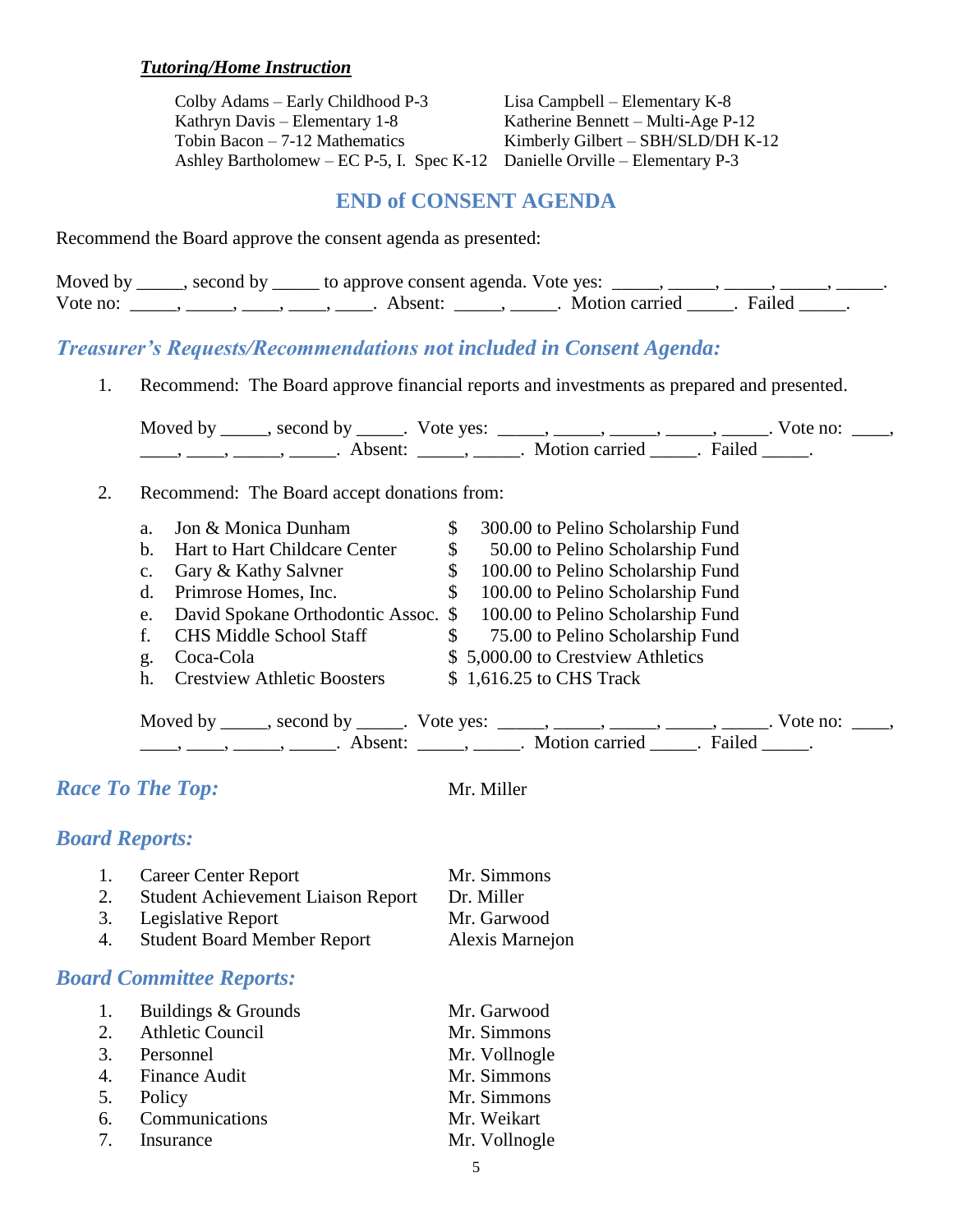## *Administrative Reports:*

| 1. | <b>Elementary School</b> | Mrs. Dangerfield     |
|----|--------------------------|----------------------|
| 2. | Middle School            | Mr. Richardson       |
| 3. | <b>High School</b>       | Mrs. Dickson         |
| 4. | <b>Special Education</b> | Mr. Hill             |
| 5. | Athletic                 | Mr. Cusick/Mrs. Sapp |
| 6. | Lunchroom                | Mrs. Peddicord       |
| 7. | Technology               | Mr. Miller           |
| 8. | Transportation           | Mr. Floor            |
| 9. | Maintenance              | Mr. Radman           |
|    |                          |                      |

## *Superintendent's Report:* Mr. Dilling

## *Superintendent's Requests/Recommendations not included in Consent Agenda:*

1. Recommend: The Board approve the Negotiated Agreement between the Crestview Local School District Board of Education and Crestview Local CEA for the period of September 1, 2013 through August 31, 2015.

Moved by \_\_\_\_, second by \_\_\_\_. Vote yes: \_\_\_\_\_, \_\_\_\_, \_\_\_\_, \_\_\_\_, \_\_\_\_. Vote no: \_\_\_\_,  $\frac{1}{\sqrt{2\pi}}$ ,  $\frac{1}{\sqrt{2\pi}}$ ,  $\frac{1}{\sqrt{2\pi}}$ ,  $\frac{1}{\sqrt{2\pi}}$ ,  $\frac{1}{\sqrt{2\pi}}$ ,  $\frac{1}{\sqrt{2\pi}}$ ,  $\frac{1}{\sqrt{2\pi}}$ ,  $\frac{1}{\sqrt{2\pi}}$ ,  $\frac{1}{\sqrt{2\pi}}$ ,  $\frac{1}{\sqrt{2\pi}}$ ,  $\frac{1}{\sqrt{2\pi}}$ ,  $\frac{1}{\sqrt{2\pi}}$ ,  $\frac{1}{\sqrt{2\pi}}$ ,  $\frac{1}{\sqrt{2\pi}}$ 

2. Recommend: The Board review the following Board Policies/Bylaws which will be presented for approval at the June 12, 2013:

| <b>Policy Number</b> | <b>Description</b>                                                                                                                                                                            | <b>New/Revised/Replacement/Delete</b> |
|----------------------|-----------------------------------------------------------------------------------------------------------------------------------------------------------------------------------------------|---------------------------------------|
| 1530                 | Evaluation of Pincipals & Other Adminstrators                                                                                                                                                 | Revised                               |
|                      | Moved by _____, second by _____. Vote yes: ______, _____, _____, _____, Vote no: ______,<br>$\ldots, \ldots, \ldots, \ldots$ Absent: $\ldots, \ldots$ Motion carried $\ldots$ Failed $\ldots$ |                                       |
|                      | Recommend: To Board appoint ______________ to the Columbiana County Career and Technical<br>Center Board of Education for the remaining term through December 31, 2014.                       |                                       |

Moved by  $\_\_\_\_$ , second by  $\_\_\_\_$ . Vote yes:  $\_\_\_\_\_\_\_\_\_\_\_\_\_\_$ ,  $\_\_\_\_\_\_\_\_\_\_\_\_\_\_\_\_\_\_\_\_\_\_$ . Vote no:  $\_\_\_\_\_\_\_\_$ \_\_\_\_\_\_\_, \_\_\_\_\_\_, \_\_\_\_\_\_\_. Absent: \_\_\_\_\_\_, \_\_\_\_\_\_. Motion carried \_\_\_\_\_\_. Failed \_\_\_\_\_.

4. Recommend: The Board adopt the following resolution proclaiming the week of May 6-10, 2013, as Teacher Appreciation Week:

*Whereas*, teachers mold future citizens through guidance and education; and

*Whereas*, teachers encounter students of widely differing backgrounds; and

*Whereas,* our country's future depends upon providing quality education to all students; and

*Whereas,* teachers spend countless hours preparing lessons, evaluating progress, counseling and coaching students and performing community service; and

*Whereas*, our community recognizes and supports its teachers in educating the children of this community.

*Now, Therefore, Be It Resolved***,** that the Crestview Local Board of Education proclaims May 6-10, 2013, to be TEACHER APPRECIATION WEEK; and

*Be it Further Resolved***,** that the Crestview Local Board of Education strongly encourages all members of our community to join with it in personally expressing appreciation to our teachers for their dedication and devotion to their work.

Moved by \_\_\_\_\_, second by \_\_\_\_\_. Vote yes: \_\_\_\_\_, \_\_\_\_\_, \_\_\_\_\_, \_\_\_\_\_, \_\_\_\_\_. Vote no: \_\_\_\_, \_\_\_\_, \_\_\_\_\_, \_\_\_\_\_\_\_. Absent: \_\_\_\_\_\_, \_\_\_\_\_. Motion carried \_\_\_\_\_. Failed \_\_\_\_\_.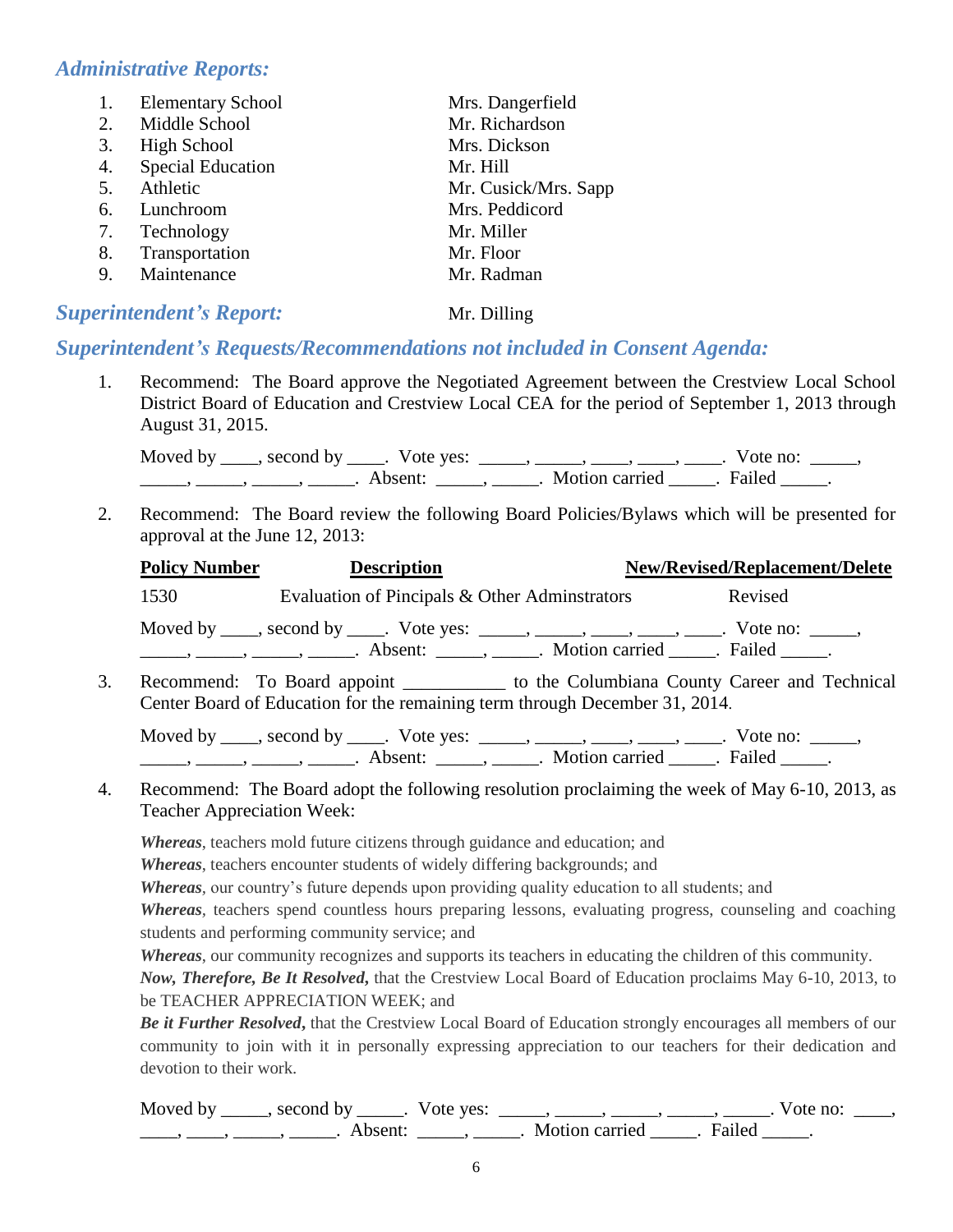5. Recommend: The Board adopt the following resolution proclaiming the week of May 6-10, 2013, as School Nutrition Employee Week:

*Whereas*, nutritious meals at school are an essential part of the school day; and

*Whereas,* the staff of the District's school meals and nutrition department are committed to providing healthful, nutritious meals to the District's children; and

*Whereas***,** the men and women who prepare and serve school meals help nurture our children through their daily interaction and support; and

*Whereas*, the week of May 6-10, 2013, is School Nutrition Employee Week;

*Now Therefore,* be it resolved that Crestview Local School District expresses its deep appreciation to these valuable employees and commends their good work on behalf of children.

| Moved by | second by           | Vote yes: |                |        | Vote no: |  |
|----------|---------------------|-----------|----------------|--------|----------|--|
|          | Absent <sup>.</sup> |           | Motion carried | Failed |          |  |

6. Recommend: The Board adopt the following resolution to oppose Governor Kasich's proposal to expand the educational choice voucher program:

**Whereas**, Governor Kasich's biennial budget (HB 59) proposes to expand the Education Choice Scholarship Program through two new programs that will significantly increase the number of publicly-funded vouchers for students to attend private or parochial schools; and

**Whereas**, one of the programs provides private or parochial school tuition vouchers to any entering kindergarten student of a family with a household income less than 200 percent of the federal poverty level, to be used at the parent's choice of participating private or parochial school ; and

**Whereas,** the following year, such vouchers would be expanded to include students in both kindergarten and first grade, totaling \$25 million over the biennium; and

**Whereas**, such vouchers would be granted without regard to the academic performance or quality of the public school that the student is assigned to attend; and

**Whereas**, the second voucher expansion proposed by the Governor offers EdChoice vouchers to students enrolled in school that fail to meet the Third Grade Reading Guarantee for two successive years; and

**Whereas**, the operation of the proposed programs would effectively reduce funds from the already financially beleaguered local public school districts, resulting in fewer resources for the education of remaining students;

**Now Therefore Be It, And It Is Hereby Resolved**, that the Crestview Local Board of Education does hereby express its opposition to these provision in HB 59; and

**Be It Further Resolved**, that the Crestview Local Board of Education expresses its opposition to any legislation that seeks to transfer public dollars to support private education; and

**Be It Further Resolved,** that the Treasure be directed to spread this resolution upon the minutes of the Board of Education and that copies of the resolution be forwarded to the Governor and member of the Ohio General assembly.

Moved by \_\_\_\_\_, second by \_\_\_\_\_. Vote yes: \_\_\_\_\_, \_\_\_\_\_, \_\_\_\_\_, \_\_\_\_\_, \_\_\_\_\_. Vote no: \_\_\_\_, \_\_\_\_\_, \_\_\_\_\_, \_\_\_\_\_\_. Absent: \_\_\_\_\_, \_\_\_\_\_. Motion carried \_\_\_\_\_. Failed \_\_\_\_\_.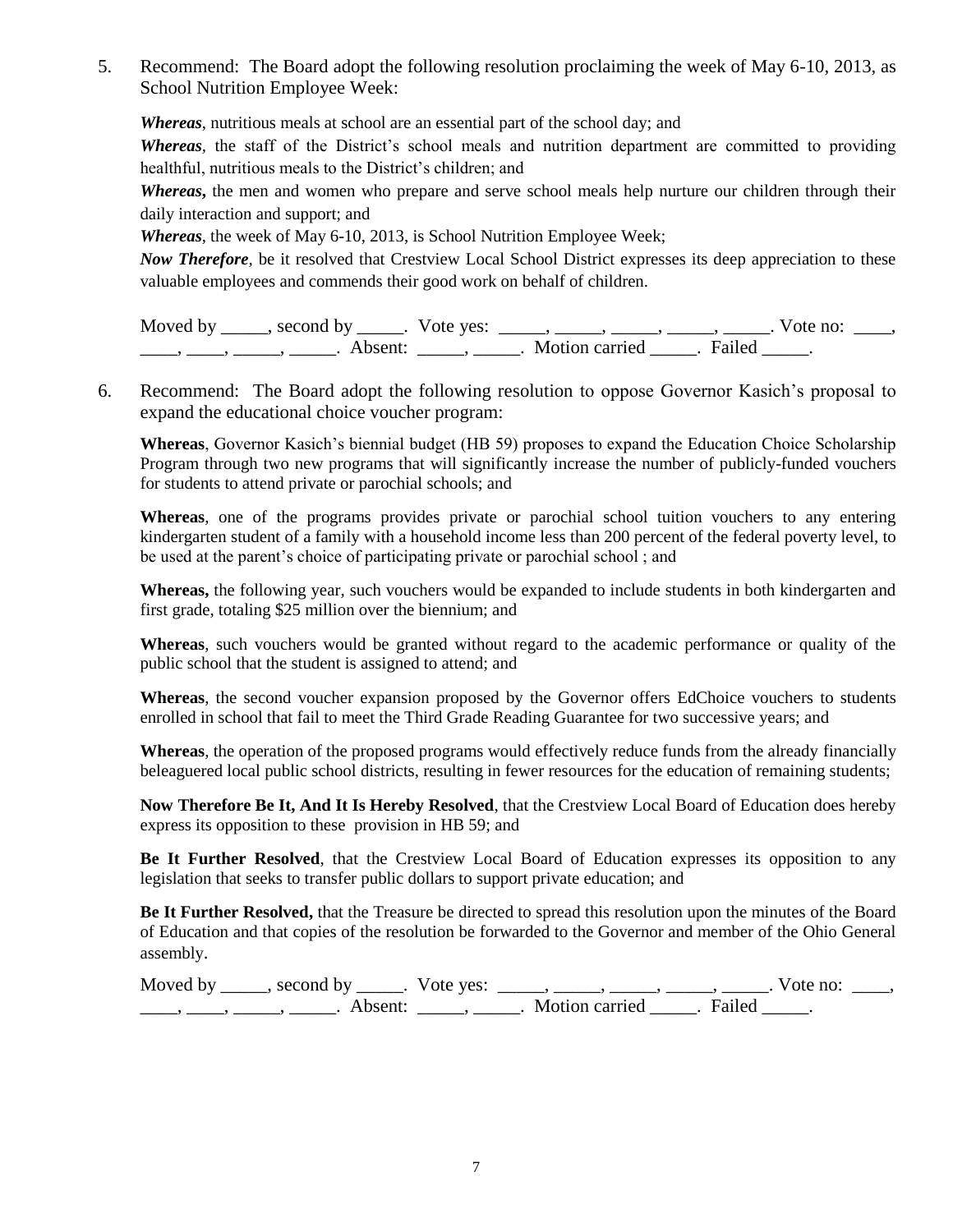7. Recommend : The Board adopt the following Board Policies/Bylaws which were presented for review at the April 10, 2013 board meeting:

| <b>Policy Number</b> | <b>Description</b>                                                                                                                                                                                                                                                                                                                                                                                                                                                                                                     | New/Revised/Replacement/Delete |
|----------------------|------------------------------------------------------------------------------------------------------------------------------------------------------------------------------------------------------------------------------------------------------------------------------------------------------------------------------------------------------------------------------------------------------------------------------------------------------------------------------------------------------------------------|--------------------------------|
| 0160                 | <b>Special Meeting</b>                                                                                                                                                                                                                                                                                                                                                                                                                                                                                                 | Revised                        |
| 2270                 | Religion in the Curriculum                                                                                                                                                                                                                                                                                                                                                                                                                                                                                             | Revised                        |
| 2431                 | Interscholastic Athletics                                                                                                                                                                                                                                                                                                                                                                                                                                                                                              | Revised                        |
| 2623.02              | Third Grade Reading Guarantee                                                                                                                                                                                                                                                                                                                                                                                                                                                                                          | Revised                        |
| 3120.08              | <b>Employment of Personnel for Co-Curricular Activities</b>                                                                                                                                                                                                                                                                                                                                                                                                                                                            | Revised                        |
| 3131                 | <b>Reduction in Staff</b>                                                                                                                                                                                                                                                                                                                                                                                                                                                                                              | Revised                        |
| 5515.01              | Safe Operation of Motorized Utility Vehicle by Students                                                                                                                                                                                                                                                                                                                                                                                                                                                                | New                            |
| 6110                 | <b>Federal Grant Funds</b>                                                                                                                                                                                                                                                                                                                                                                                                                                                                                             | Revised                        |
| 6320                 | Purchases                                                                                                                                                                                                                                                                                                                                                                                                                                                                                                              | Revised                        |
| 6550                 | Travel Payment & Reimbursement                                                                                                                                                                                                                                                                                                                                                                                                                                                                                         | Revised                        |
| 3220                 | <b>Standards-Based Teacher Evaluation</b>                                                                                                                                                                                                                                                                                                                                                                                                                                                                              | <b>New</b>                     |
|                      | Moved by ____, second by ____. Vote yes: _____, ____, ____, ____, ____. Vote no: _____,<br>$\frac{1}{1}, \frac{1}{1}, \frac{1}{1}, \frac{1}{1}, \frac{1}{1}, \frac{1}{1}, \frac{1}{1}, \frac{1}{1}, \frac{1}{1}, \frac{1}{1}, \frac{1}{1}, \frac{1}{1}, \frac{1}{1}, \frac{1}{1}, \frac{1}{1}, \frac{1}{1}, \frac{1}{1}, \frac{1}{1}, \frac{1}{1}, \frac{1}{1}, \frac{1}{1}, \frac{1}{1}, \frac{1}{1}, \frac{1}{1}, \frac{1}{1}, \frac{1}{1}, \frac{1}{1}, \frac{1}{1}, \frac{1}{1}, \frac{1}{1}, \frac{1}{1}, \frac{$ |                                |

8. Recommend: Members of the Class of 2013 be granted their High School Diplomas on May 26, 2013; providing they have satisfactorily completed their courses of study as prescribed by the State of Ohio and the Crestview Local Board of Education as follows:

### **CRESTVIEW HIGH SCHOOL CLASS OF 2013**

| Derek James Bable              | Nickolas E. Gates          | Morgan Brittany Newbauer  |
|--------------------------------|----------------------------|---------------------------|
| Kaleb Dean Baker               | William Joseph Gisler III  | Wyatt Scoss Nolker        |
| <b>Tyler Scott Barnes</b>      | Dimitri Sanquest Gregory   | Carlie Nicole Norris      |
| <b>Andrew Brian Batchelor</b>  | Evan Lee Guterba           | <b>Austin James Oates</b> |
| Aidan M. Belding               | Erin Christian Guy         | Elaine L. Pedro           |
| Zachary Jesse Bell             | Matthew Hardenbrook        | Chelsea Lynn Phillips     |
| Twylah Reine Bingham           | Ashley Lynn Harrison       | Meredith Polen            |
| Amber Sue Biser                | Timothy J. Harrison Jr.    | Joshua Michael Quarry     |
| Nicholas Arthur Blower         | Danielle Heizler           | Kara Ann Rankin           |
| Derek J. Bodnar                | Micayla Theresa Holtom     | Adam P. Roberts           |
| Jessica Anne Bowker            | William W. Hostetter       | <b>Lindsey Russell</b>    |
| Amanda N. Brown                | <b>Brandon Scott Jayne</b> | Joshua Nicholas Schlueter |
| <b>Anthony Richard Burbick</b> | Halley K. Kelleher         | Erica Lynn Schmitt        |
| <b>Brittney Burt</b>           | Hunter Ciara Kelleher      | Thomas M. R. Siembida     |
| <b>Brandy May Condon</b>       | Benjamin Kissinger         | Kristopher M. Simpson     |
| Hayden James Cope              | Trent M. Lindsay           | Breanna Rae Smith         |
| <b>Allison Rose Danks</b>      | Kara Marie Marki           | Witnee Nichole Spooner    |
| Donald Scott Derflinger II     | Alexis Elizabeth Marnejon  | Thomas Edward Stewart Jr. |
| <b>Holly Mariah Devorick</b>   | Anthony E. Marnejon        | Zachary Thompson          |
| <b>Dylan James Douglass</b>    | Timothy A. Mayer           | Curtis S. Veiock          |
| Savannah Gibson Elwonger       | Edward W. McCreary         | Courtney Ann Waters       |
| Austin Eskra                   | Ethan Mellor               | Janel Rae Welling         |
| Kristina Louise Foster         | Stephanie Nicole Mercer    | Chelsea A. Yaslik         |
| Chelsea Lynn Gamble            | Kayce Miller               |                           |
| Jackelyn Garrett               | Megan Murray               |                           |
| Sarah Jean Gatchel             | Evan Nentwick              |                           |
|                                |                            |                           |

| Moved by | second by           | Vote yes: |                |        | Vote no: |  |
|----------|---------------------|-----------|----------------|--------|----------|--|
|          | Absent <sup>.</sup> |           | Motion carried | Failed |          |  |